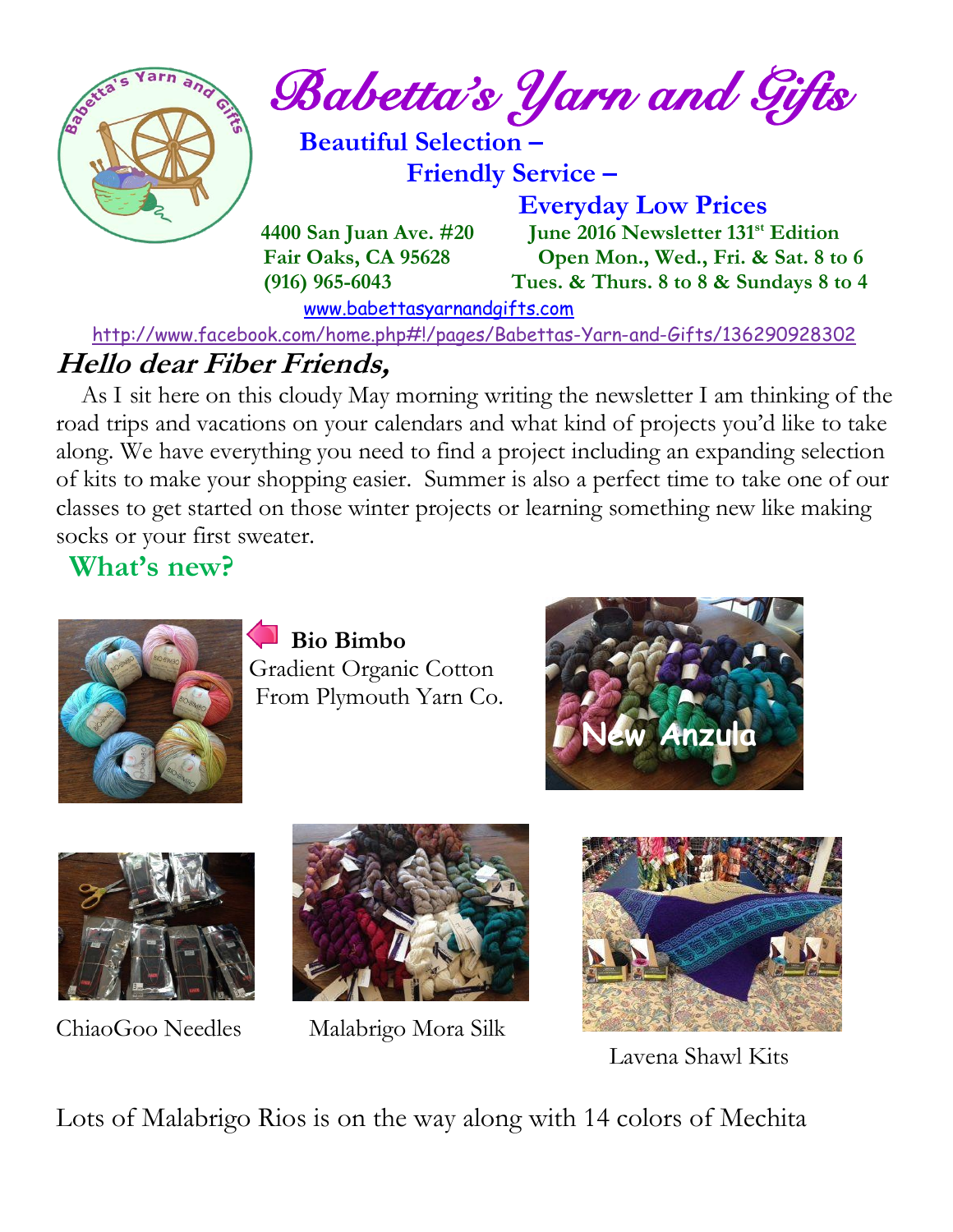![](_page_1_Picture_0.jpeg)

![](_page_1_Picture_1.jpeg)

New Paintpot Dreambaby DK

![](_page_1_Picture_3.jpeg)

New colors of Liberty Wool From Classic Elite Yarns

![](_page_1_Picture_5.jpeg)

![](_page_1_Picture_6.jpeg)

We now have new lace and cobweb 100% Indian silk by Vijay Fibers The latest magazines-Vogue, Knitscene, Knits, Crochet, & Spin off Araucania Alumco

# Memorial Day Weekend Sidewalk SALE! May 27, 28, 29, & 30 Books & Yarns up to 50% off **Monday May 30<sup>th</sup> only if you** redeem a filled Babetta's Card on regularly priced items, receive an extra \$5 off

Don't forget to bring a non perishable food item for our "Food Drive". You'll be entered to win a \$25 Gift Certificate to spend at Babetta's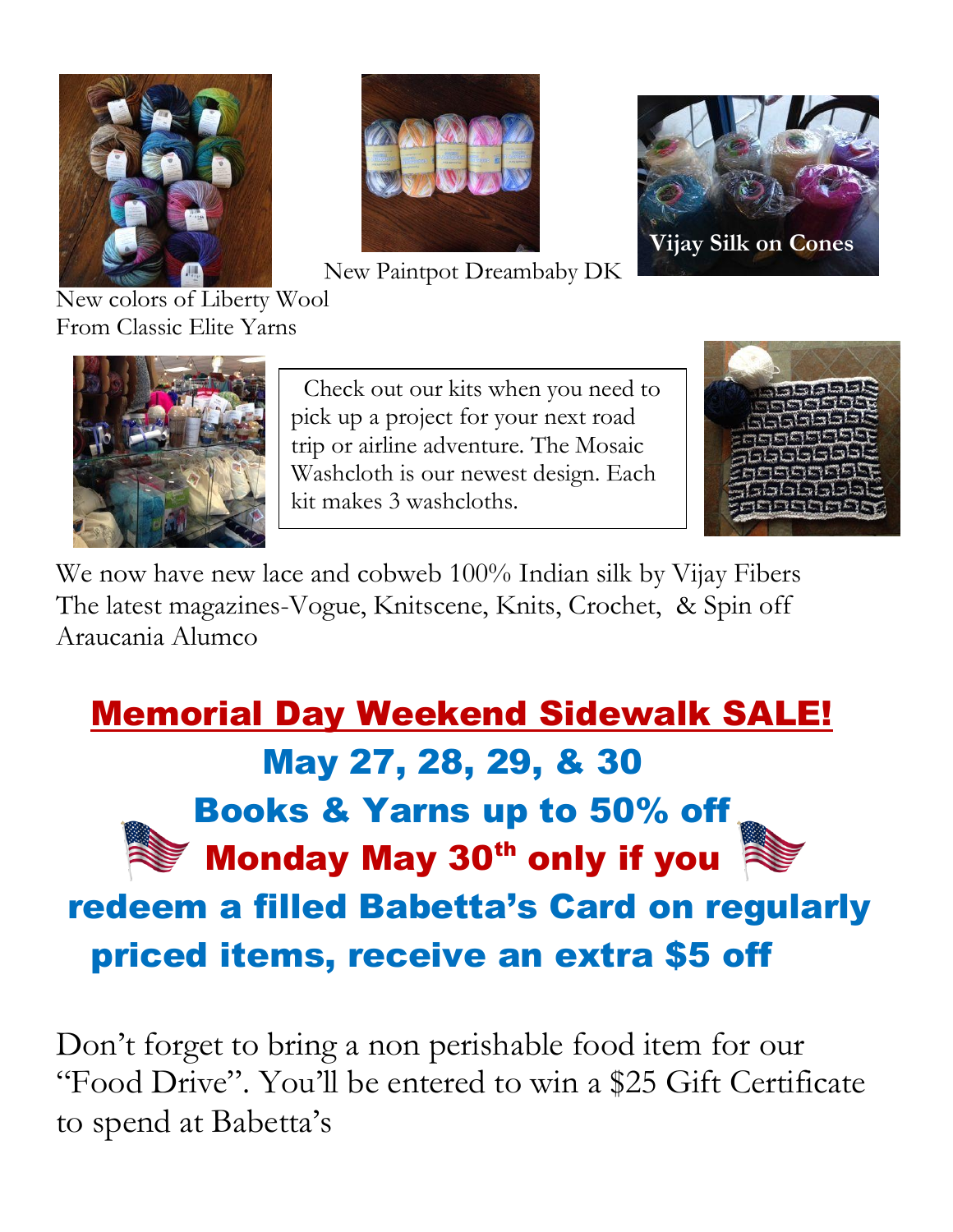## **Workshops in June**

![](_page_2_Picture_1.jpeg)

*<u>with Nour</u>*<br>**WHATE WORK!**<br>**WHATE ROGN!**<br>**WHATE WHATE WHATE WHATEF Class size limited Sign-up early**

June 12 from 1pm to 3pm **Registration:** \$30 **Skill Level:** Advanced Beginner and up **Special Skills Required:** Know how to knit and purl and have made several different types of pieces (hats, cowls, basic sweater shapes, etc)

**Class Description:** There are so many tricks to making your knitting easier and look more professional. Learn 23 (probably more!) little tricks to make your knitting look more professional and incorporate something new into every project you work on! Learn how to make picked up stitches look cleaner, edges tighter, stripes prettier, weaving tails in flawless, and so much more!

**Supplies Students Should Bring:** Paper and pencil! If you have a project that you are working on or already finished and you don't like the way it looks, you can bring it in and we can diagnose how to fix it or how to plan ahead so the next one is flawless!

**Krista Ann** has been knitting nearly non-stop since the first knitting class she took nearly 12 years ago. She holds the title for LA's Fastest Knitter and has built a solid reputation as the knitter to go to when a piece is needed "yesterday." She launched her KnitsyKnits brand and website in October 2014 and has been enjoying working with so many creative people. Lately, she has been knitting for fashion designers and stylists, as well as working on tight deadlines to create custom pieces for costume designers (most recently, she has designed and knit many pieces for Mindy Kaling to wear on Hulu's The Mindy Project.) She loves a challenge and enjoys sharing her skills and knowledge with others!

# **Fix-it Workshop with Maya June 18th 1-3pm \$25**

 Learn how to fix dropped stitches, repair edges, recognize mistakes, and learn the valuable skill of "tinking".

**Home work:** make 2 swatches 20 sts wide with chunky yarn on size 10 or 10  $\frac{1}{2}$  needles, 1 of garter stitch and 1 stockinette about 4" long. Do not bind off and leave them on the needles. You will also need a size H or I crochet hook.

Class size limited. Call or stop by to sign up.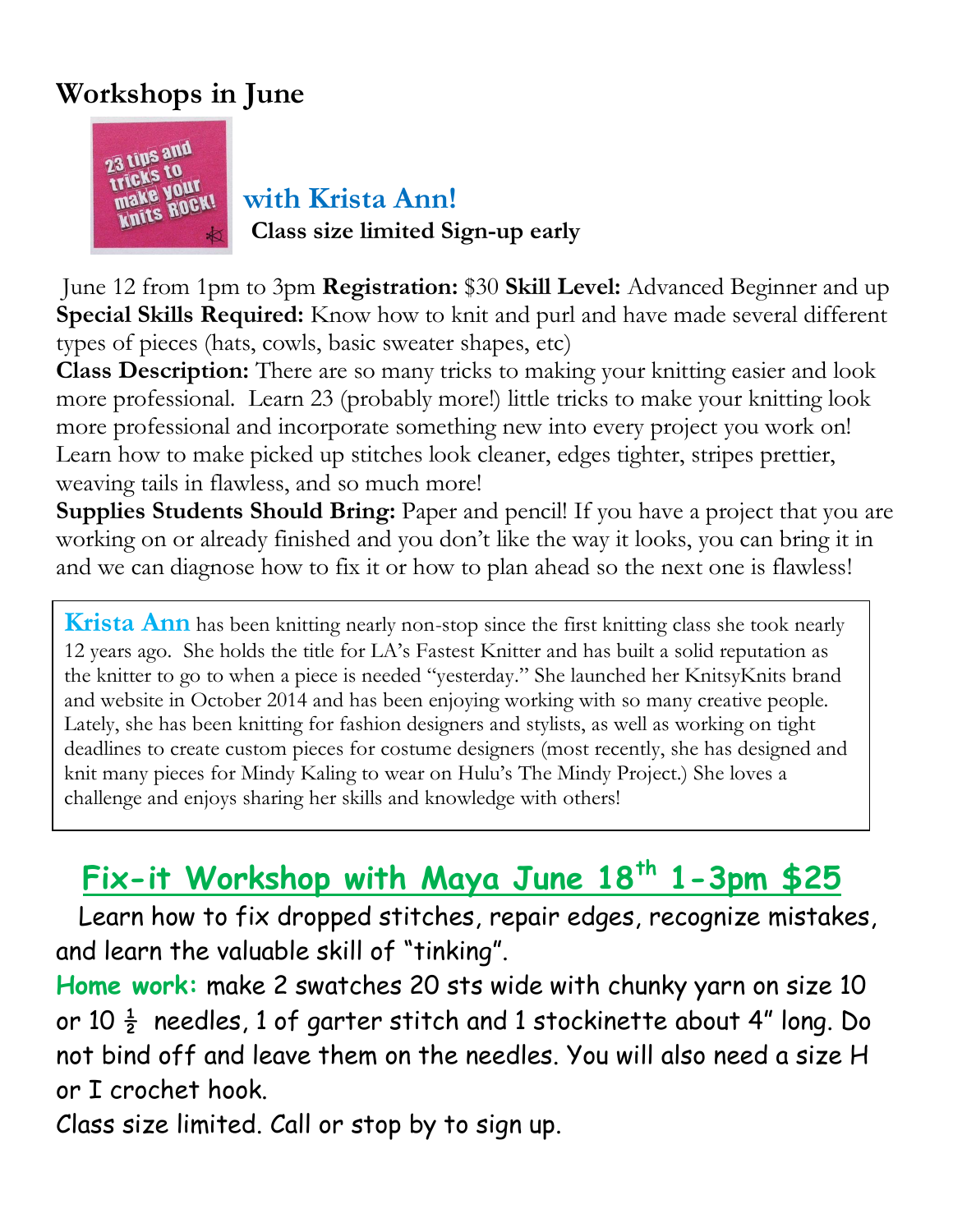**This year June 18th is World Wide Knit in Public Day Show the world your needles**

![](_page_3_Picture_1.jpeg)

## **Classes for June 2016 at Babetta's 916-965-6043**

 *In our project classes you can learn to knit anything from scarves to socks to felted purses to lace shawls to hats to sweaters. Pick your project and join in the fun. Our knitters inspire each other to try new things by sharing ideas and showing off their latest creation. Sign up for one of our classes and you will receive a coupon for 10% off.*

 **Pre-registration is required as class sizes are limited. Please choose your dates carefully. Because of scheduling conflicts and complications, make-up classes will only be allowed under special circumstances and individual consideration.**

#### **Tuesdays June 7, 14 & 21**

Knitting Project 10am – 11:30am fee \$50 Knitting Project 6pm – 7:30pm fee \$50

**Wednesdays June 8, 15 & 22** Knitting Project 1pm – 2:30pm fee \$50 Knitting Project 3:30pm- 5pm fee \$50

**Thursday June 9, 16 & 23** Knitting Project 6pm – 7:30pm fee \$50 Knitting Project 10am – 11:30am fee \$50

**Saturdays June 11, 18 & 25** Knitting Project 4pm – 5:30pm fee \$50.

### **Charity Knitting Group**

#### **Private Lessons**

Knitting or Crochet \$20 an hour Group Knitting or Crochet Private lessons \$15 an hour per person. Spinning or weaving \$25 an hour Group rates are \$20 an hour per person. 50% deposit required when scheduling. Cancellations with less than 24 hour notice will forfeit deposit with exceptions for emergencies. Other cancellations can be transferred to rescheduled lessons or store credit.

 How would you like to do some charity knitting/crocheting with a lovely group of people? **"The Purls of** Fair **Oaks"** meets the second Thursday and fourth Wed. of every month from 10am to noon here at **Babetta's.** This wonderful group of knitters makes newborn hats for local hospitals as well as other local charity groups. If you'd like to come join the group there's always room for more. This month's date is June 8. If you'd like to drop off any knitted or crocheted donation items you can do that at any time and I will pass them on.